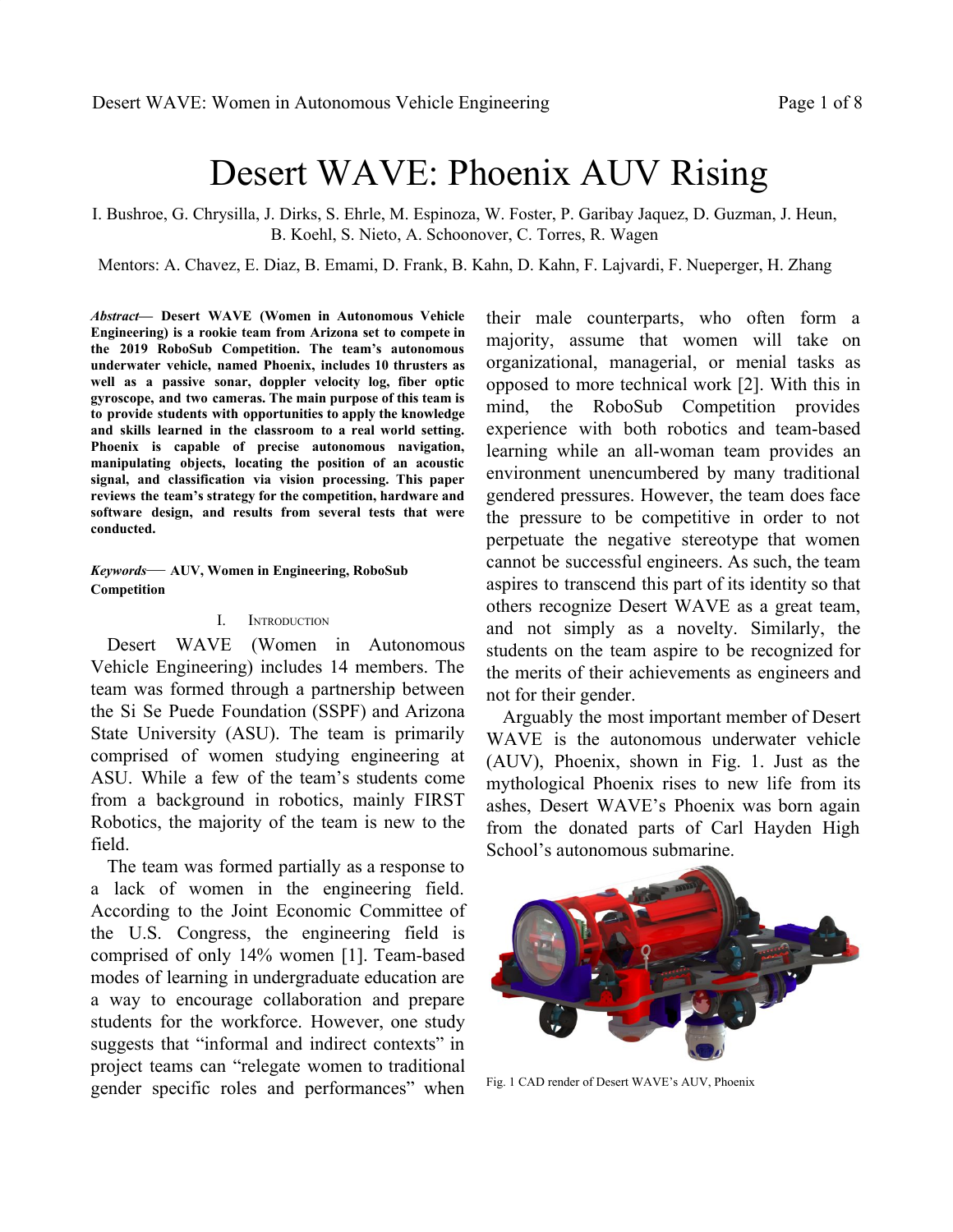# II. COMPETITION STRATEGY

Desert WAVE's team primarily consists of freshman engineering students. As such, the 2019 RoboSub Competition will be many members' first robotics competition. Walking into this season, Desert WAVE's strategy was to minimize manufacturing time to maximize time for testing and developing the skills necessary to form the foundation of a competitive team for years to come. Tasks deemed essential for this year were:

- Getting in the water as fast as possible
- Integrating the fiber optic gyroscope (FOG), doppler velocity log (DVL), and passive sonar
- Collecting data (videos, logs, images) in preparation for next year's competition

Desert WAVE chose to design the AUV as a minimum viable product. Therefore, non-critical elements were added post-initial construction for integration into the main system. The majority of Phoenix was constructed using commercial-off-the-shelf (COTS) components. Parts that needed to be custom-made were designed using SolidWorks and 3D printed. This method of fabrication simplified the AUV construction since no members held manufacturing experience prior to joining the team.

Early on in the design process, the team realized it would not be possible for the AUV to function at a high level for all tasks. Therefore, the team analyzed the mission rules to determine how to obtain the maximum number of points given the team's limited experience and resources. Consequently, the team focused on developing systems for navigation, vision, and mobility. With these systems alone, Phoenix can earn points for passing through the gate, following the path markers, hitting a buoy, navigating to the pinger, surfacing in the octagon, and completing the run before the allotted time. The AUV was designed to be upgradeable which allows for the implementation of add-on components such as a marker dropper and torpedo launcher.

## III. DESIGN CREATIVITY"

# $CO$  *O gej cpkecn"*

Phoenix is designed to grow with the experience of the team. The frame, designed in SolidWorks, was manufactured using a computer numerical control (CNC) router. Key elements accounted for in the design were the placement of a wide angle downward facing camera, incorporating rounded features into the frame design to prevent the robot from unintentionally catching on external objects in the water, and the integration of four independent pressure vessels. The pressure vessels include two battery pods, housing for the DVL, and the main hull. All pods are made of clear acrylic tubes to allow for visual feedback from the electronics. Additional holes were placed on the frame in preparation for upgrades.

Phoenix was designed with fault tolerance in mind. The AUV is outfitted with ten thrusters for six degrees of freedom control. This level of redundancy means that if one thruster fails, Phoenix can still potentially complete the current mission and navigate safely to the surface. Not only do the additional thrusters add to the redundancy of the controls, but they also allow the AUV to move forward at a top speed of 1.2*o lu*. In addition to the four thrusters in the surge direction, thrust in the heave direction is also controlled by four thrusters. The final two thrusters allow for fine alignment control in the sway direction.

One of the upgrades not considered in the original design was the marker dropper mechanism. In order for the team to qualify for the time bonus, either marker droppers (garlic) or torpedoes (stakes) would need to be successfully deployed during the mission. From both hardware and software perspectives, adding a device to drop markers was seen as a lower technical risk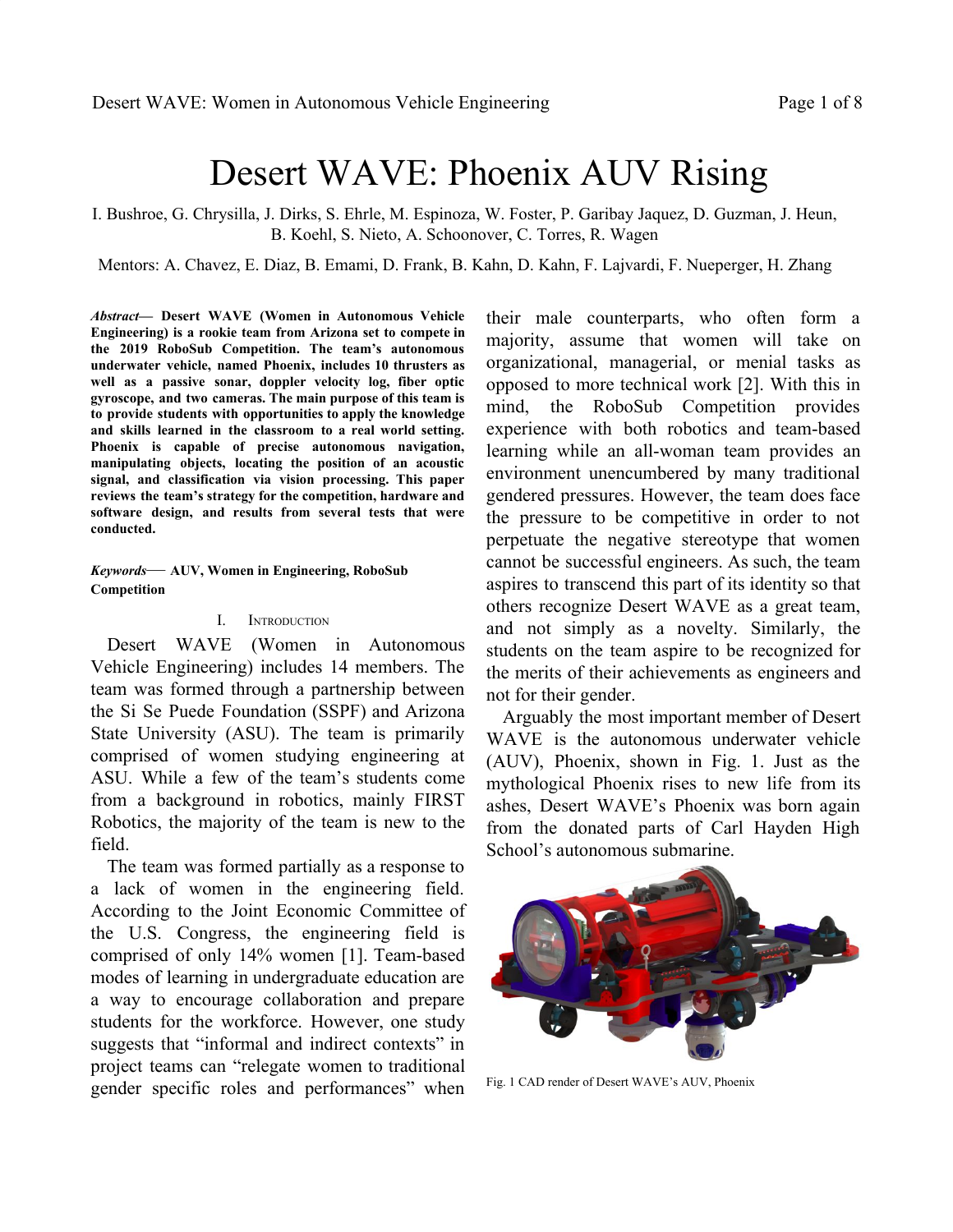than a torpedo launcher. Pinballs were selected as markers and were painted green to make them easier to recover and less likely to corrode. The markers are housed in a 3D printed chamber and a water sprinkler solenoid holds and releases the balls.

The most ambitious mechanical component designed by the team is the internal lattice of the main hull, shown in Fig. 2. The lattice is used to mount all of the major electronic components of the AUV. Similar to the frame, the lattice was intended to be upgradeable. However, the design did not account for the sheer size of the wiring. Although functional, the internal lattice will be the focus of future improvement.



Fig. 2 CAD render of the main hull's internal lattice

## *DO* Grgevt kecn"

Nearly all of the AUV's electronics are housed in a single "main hull. These electrical systems are powered by a single LiPo battery located in a separate battery enclosure. A second battery enclosure is the home of an identical battery that powers the thrusters. Having two independent power supplies ensures that the large currents drawn by the thrusters never impact the performance of the rest of the electronics.

While many of the AUV's electronics are COTS, Desert WAVE designed a number of original printed circuit boards (PCB). The AUV's PID controller is enabled by an Arduino Teensy 3.5 microcontroller. It runs embedded C++ code that handles hardware interfaces, sensor fusion, as well as attitude and depth control. The AUV mainboard is a PCB that was designed and built by the team as a carrier board for this Teensy. It uses streaming packet based communication to control the AUV. Packets are sent containing the current AUV settings, debug info, and/or telemetry data. The AUV mainboard processes and distributes these packets to/from the main mission computer, an NVIDIA's Jetson TX2, which handles the higher-level tasks such as mission management, outer control loops, network communications, vision processing, and data logging.

The FOG assists in navigation, positioning, and maintaining heading of the AUV. This model requires three separate DC power supplies to operate safely:  $+5$  VDC,  $+15$  VDC, and  $-15$ VDC. Additionally, each power supply necessitates a specific powering off and on  $sequence  $O$ As no ready-made power supply exists$ to perform this operation, the team designed and built a custom PCB, seen in Fig. 3, to handle this sequence. It utilizes an Arduino Pro Mini microcontroller and MOSFET switches to control the outputs to the FOG.



Fig. 3 Team designed PCB for the FOG power supply

## $E0$  *Ughy ctg*"

The software system of the AUV uses a combination of algorithms to integrate inputs from the DVL, Subsonus, cameras, and FOG to generate behaviors which are implemented by the thrusters and actuators. In particular, this section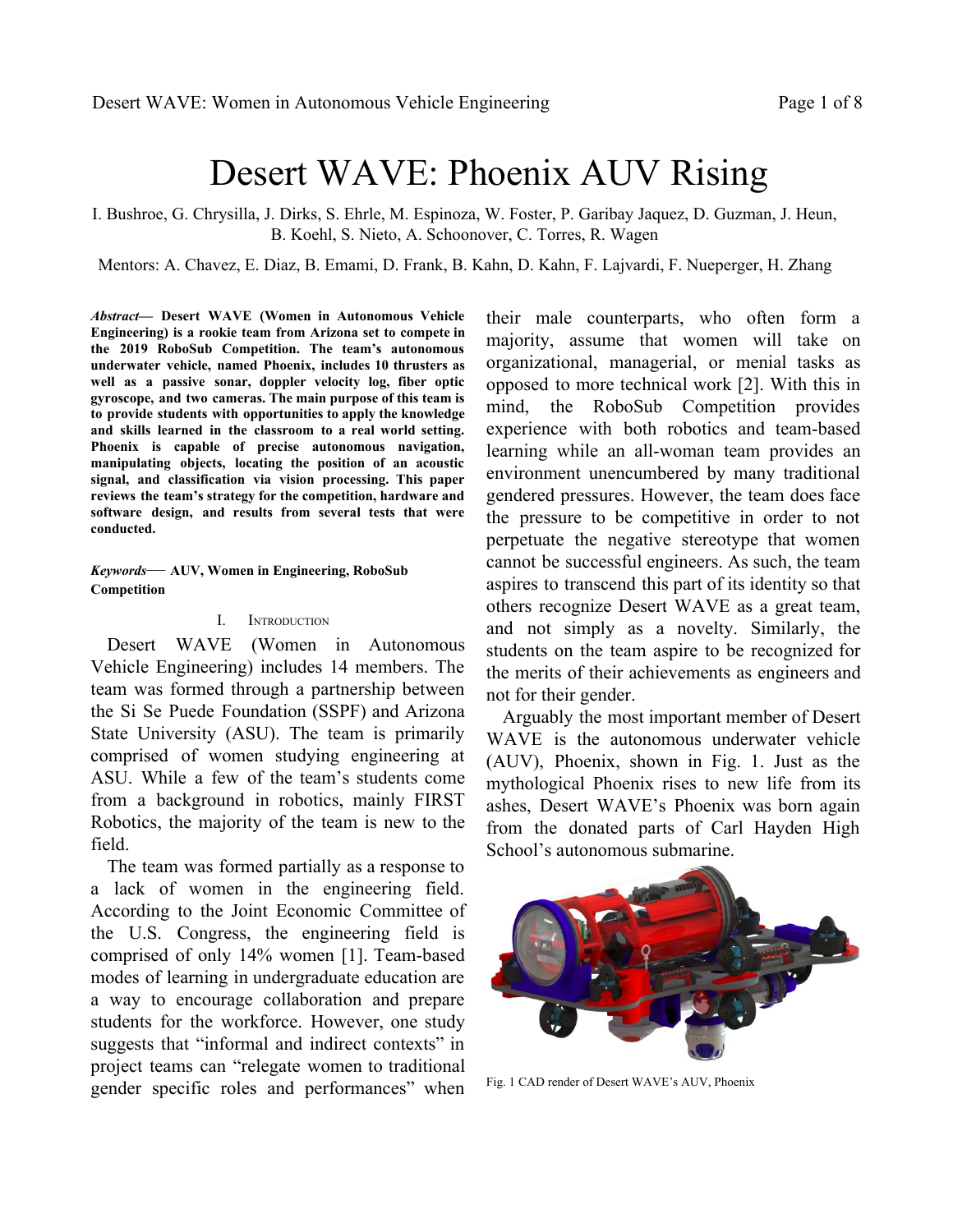highlights two important algorithms: the Mission Planner and vision processing systems.

The Mission Planner allows the AUV to receive a set of commands entered by a user, written in Java. Multiple interfaces allow the Mission Planner to communicate with the Teensy board while transmitting/receiving data packets, such as communication provider, telemetry destination, packet sender, packet destination, and command interfaces. When the Mission Planner is executed, it establishes the AUV settings, reads and displays telemetry data, and allows a user to determine the mission order as well as set each mission configuration. Once the order of missions is determined, a user can turn on the mission enable switch which transmits a set of packet data to the Teensy board embedded in the AUV.

Vision processing allows the AUV to see and classify objects while underwater. Vision processing begins with a stream of video from a MIPI camera which feeds into Darknet's Demo algorithm. Darknet YOLO, hereafter referred to as Darknet, is an algorithm designed to detect and classify a set of objects, as trained by the team prior to processing. Darknet creates a set of coordinates which create a box around the object of detection as shown in Fig. 4. The object's coordinates are then fed into the AUV Command Reader, allowing the AUV to make decisions based on the distance, type of object, and accuracy of object detection.

## III. EXPERIMENTAL RESULTS

In addition to individually testing each component out-of-water, experimental testing centered around three focal points: simulation, acoustics, and buoyancy.

# $CO$  *U<sub>o</sub> wr w*<sub>ap</sub>"

Simulation testing was performed before the initial construction of the physical robot over a course of 20 hours. In parallel, a CAD model was developed in SolidWorks to help predict the center of gravity, buoyancy, thrust, and drag of the AUV. Both linear and quadratic coefficients of drag were considered, yielding a system of differential equations. The simulator, powered by Unity, is a real-time development platform primarily used to test the pre-qualify code while the AUV was still under construction. The simulator mimicked the AUV's thrusters and sensors while simulating autonomous and teleoperated modes.



Fig. 4 Darknet object detection of two team members

## **DO** Ceqwakeu'Vgukpi "

The AUV is able to position itself using acoustics by utilizing a Subsonus hydrophone array [3]. To test the functionality of the Subsonus and the software used to interpret the information it gathers, the team conducted a testing session for six hours. The Subsonus was placed in the center of a pool and an acoustic pinger was moved around to determine what location yielded the least interferences. The best reading came when the pinger was against a wall 0.8*o* away, limiting the amount of reflections. An image of the test setup is shown in Fig. 5. The pinger parameters were  $25m/$ ,  $20u$ ,  $0.5Y$ ; the Subsonus setting was  $20u$ . Additional testing is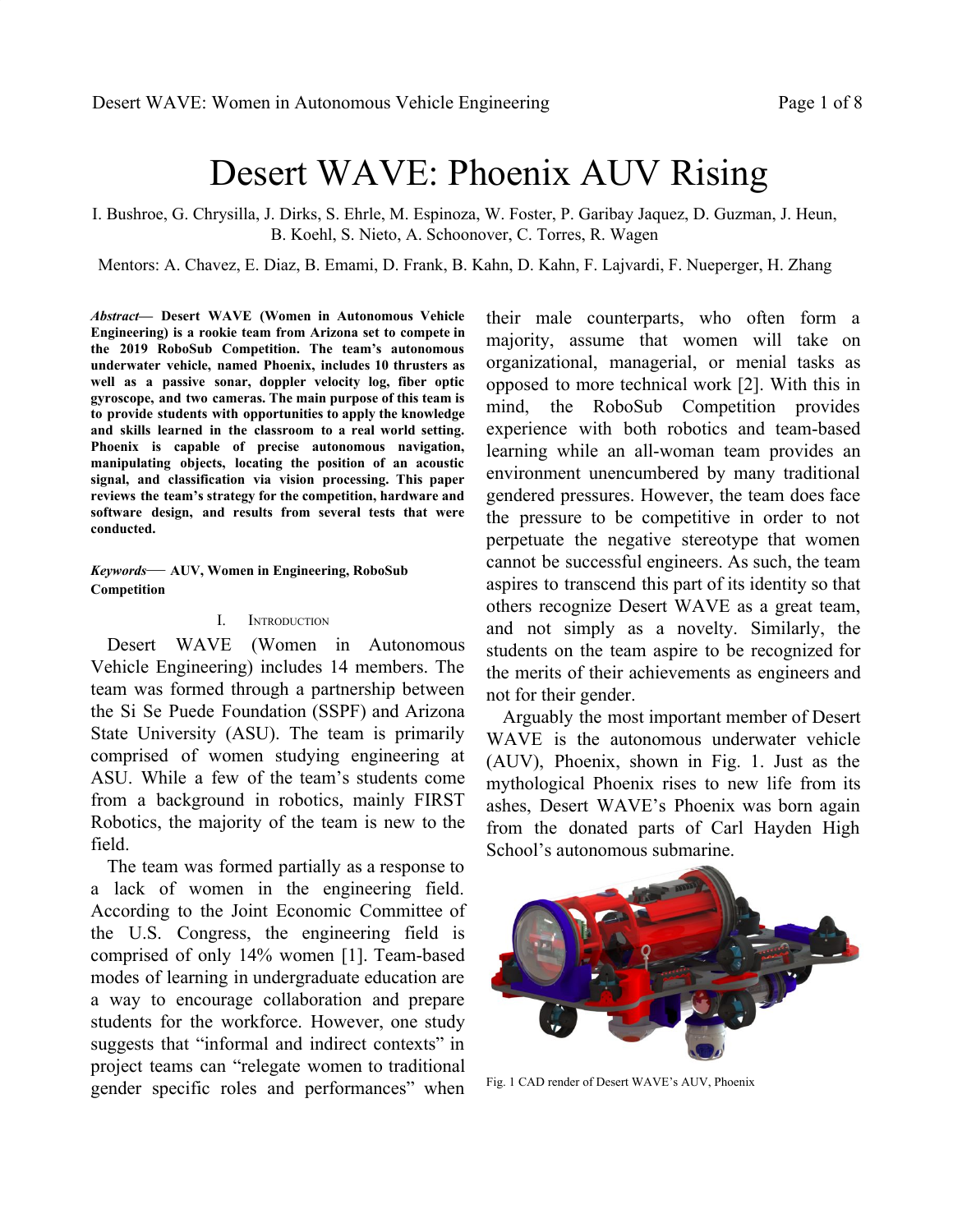required to determine if the reversal of these components will yield different multipaths. Future tests will be conducted in a larger body of water to mitigate the echoing of the pinger against close walls.



Fig. 5 Setup for acoustic experiments

#### $E0$  *Dwq{cpe{'Vguvkpi''*

Buoyancy testing began once the AUV was watertight and all of the main mechanical and electrical components were integrated into the AUV. This testing took approximately three hours over the course of multiple tests. Initial testing revealed that the front end of the AUV was positive. In addition to the large displacement of the 8*kp* hull, the choice to position the hull as far forward as possible, to avoid obstructing the front-facing camera, caused a noticeable amount of pitch upwards.

To combat this, multiple 3D-printed lead shot holders were designed to be attached to the front of the AUV, as shown in Fig. 6. While the magnitude of pitch was minimized, further testing revealed a small amount of pitching was still present. Steel weights were added incrementally to the front and foam sheets to the back to fine tune the final buoyancy and bring the AUV as close to neutral as possible.



Fig. 6 Two of the 3D printed lead shot holders

#### **ACKNOWLEDGMENT**

The members of Desert WAVE are appreciative of the opportunity to compete in the 2019 RoboSub Competition. The success of the team would not be possible without the generous support of numerous sponsors. Desert WAVE would like to include a special note of gratitude to the following:

- Si Se Puede Foundation
- Arizona State University
- Shebbie's Live Life Series
- Carl Hayden High School

Each of these sponsors were gracious in assisting the team with both monetary and material donations. Additionally, Desert WAVE would like to acknowledge the support from the mentors who donated countless hours and expertise to guide the team.

#### **REFERENCES**

- [1] B. Casey, "STEM Education: Preparing for the Jobs of the Future," *WQD' Eqpitgul'' Lqkpv'' Geqpqo ke'' Eqo o kwgg.''* 2012. [Online]. Available: https://www.jec.senate.gov/public/\_cache/ files/6aaa7e1f-9586-47be-82e7-326f47658320/stem-education---pre paring-for-the-jobs-of-the-future-.pdf. [Accessed: July 5, 2019].
- [2] C. Seron, S. Silbey, E. Cech, and B. Rubineau, "Persistence Is Cultural: Professional Socialization and the Reproduction of Sex Segregation," *Y qtm'cpf "Qeewr cvkqpu* vol. 43, no. 2, p. 178–214, Dec. 16, 2015. [Online]. Available: http://hdl.handle.net/1721.1/ 104002. [Accessed: July 4, 2019].
- [3] Advanced Navigation, "Subsonus," *Cf xcpegf "Pcxki cvkqp*."2015. [Online]. Available: https://www.advancednavigation.com/product/ subsonus. [Accessed: July 1, 2019].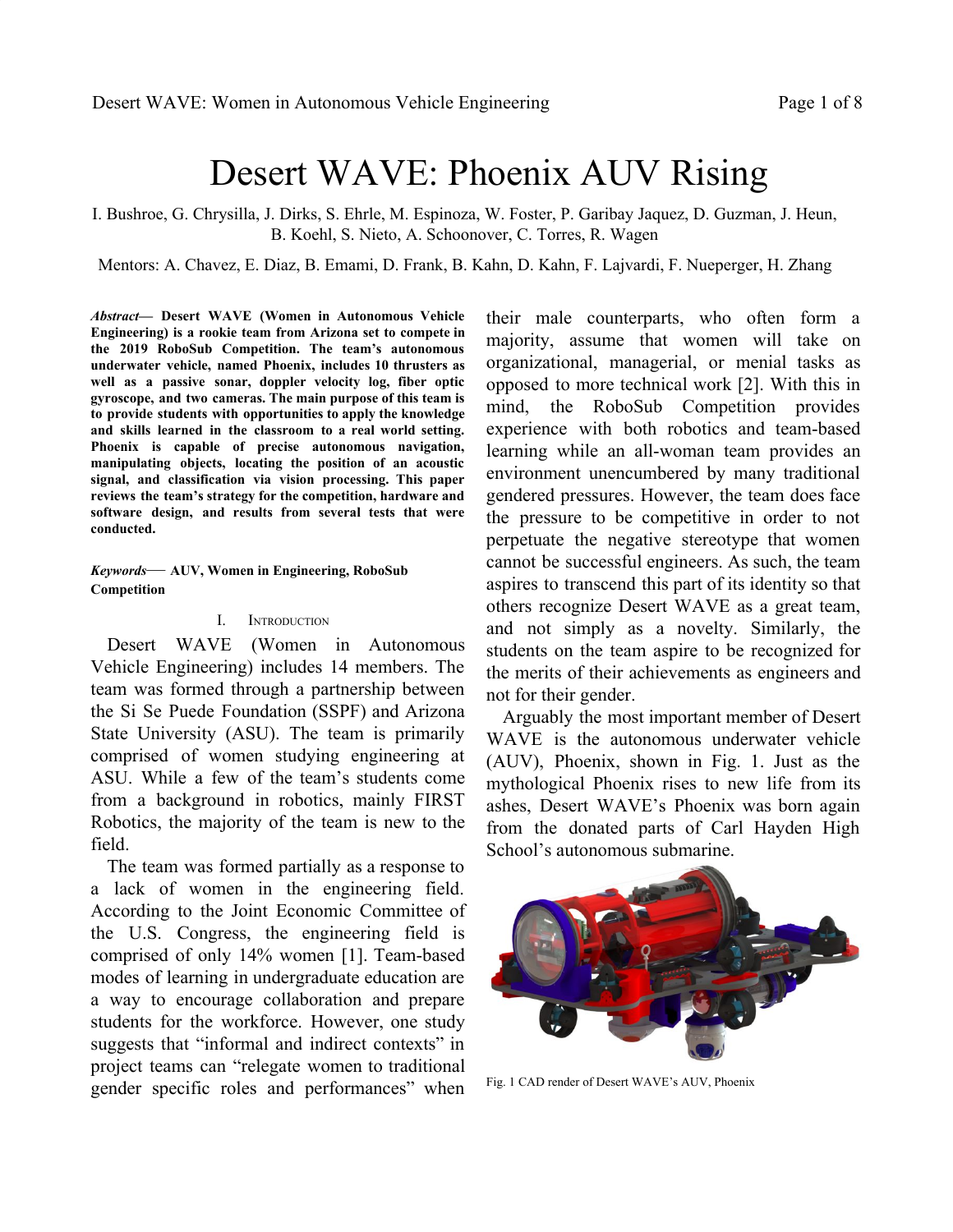|                                                                                            | <b>Subjective Measures</b>               |                                      |  |
|--------------------------------------------------------------------------------------------|------------------------------------------|--------------------------------------|--|
|                                                                                            | <b>Maximum Points</b>                    | <b>Expected Points Points Scored</b> |  |
| Utility of team website                                                                    | 50                                       | 42                                   |  |
| Technical Merit (from journal paper)                                                       | 150                                      | 135                                  |  |
| Written Style (from journal paper)                                                         | 50                                       | 45                                   |  |
| Capability for Autonomous Behavior (static judging)                                        | 100                                      | 90                                   |  |
| Creativity in System Design (static judging)                                               | 100                                      | 85                                   |  |
| Team Uniform (static judging)                                                              | 10                                       | 10                                   |  |
| Team Video                                                                                 | 50                                       | 45                                   |  |
| Pre-Qualifying Video                                                                       | 100                                      | 100                                  |  |
| Discretionary points (static judging)                                                      | 40                                       | 20                                   |  |
| Total                                                                                      | 650                                      | 572                                  |  |
|                                                                                            |                                          |                                      |  |
|                                                                                            | <b>Performance Measures</b>              |                                      |  |
|                                                                                            | <b>Maximum Points</b>                    |                                      |  |
| Weight                                                                                     | See Table 1 / Vehicle                    | $-125$                               |  |
| Marker/Torpedo over weight or size by <10%                                                 | minus 500 / marker                       | $\mathbf{0}$                         |  |
| Gate: Pass through                                                                         | 100                                      | 100                                  |  |
| Gate Maintain fixed heading                                                                | 150                                      | 150                                  |  |
| Gate: Coin Flip                                                                            | 300                                      | 300                                  |  |
| Gate: Pass through 60% section                                                             | 200                                      | $\mathbf{0}$                         |  |
| Gate: Pass through 40% section                                                             | 400                                      | 400                                  |  |
| Gate: Style                                                                                | $+100$ (8x max)                          | 200                                  |  |
| Collect Pickup: Crucifix, Garlic                                                           | 400 / object                             | $\boldsymbol{0}$                     |  |
| Follow the "Path" (2 total)                                                                | $100/$ segment                           | 200                                  |  |
| Slay Vampires: Any, Called                                                                 | 300, 600                                 | 300                                  |  |
| Drop Garlic: Open, Closed                                                                  | 700, 1000 / marker $(2 + \text{pickup})$ | 1400                                 |  |
| Drop Garlic: Move Arm                                                                      | 400                                      | $\mathbf{0}$                         |  |
| Stake through the Heart: Open Oval, Cover Oval, Sm Heart 800, 1000, 1200 / torpedo (max 2) |                                          | $\overline{0}$                       |  |
| Stake through Heart: Mover lever                                                           | 400                                      | $\boldsymbol{0}$                     |  |
| Stake through Heart: Bonus - Cover Oval, Sm Heart                                          | 500                                      | $\mathbf{0}$                         |  |
| Expose to Sunlight: Surface in Area                                                        | 1000                                     | 1000                                 |  |
| Expose to Sunlight: Surface with object                                                    | 400 / object                             | $\boldsymbol{0}$                     |  |
| Expose to Sunlight: Open coffin                                                            | 400                                      | $\mathbf{0}$                         |  |
| Expose to Sunlight: Drop Pickup                                                            | 200 / object (Crucifix only)             | $\boldsymbol{0}$                     |  |
| Random Pinger first task                                                                   | 500                                      | $\mathbf{0}$                         |  |
| Random Pinger second task                                                                  | 1500                                     | $\mathbf{0}$                         |  |
| Inter-vehicle Communication                                                                | 1000                                     | $\boldsymbol{0}$                     |  |
| Finish the mission with T minutes (whole + fractional)                                     | Tx100                                    | 500                                  |  |

APPENDIX A: EXPECTATIONS